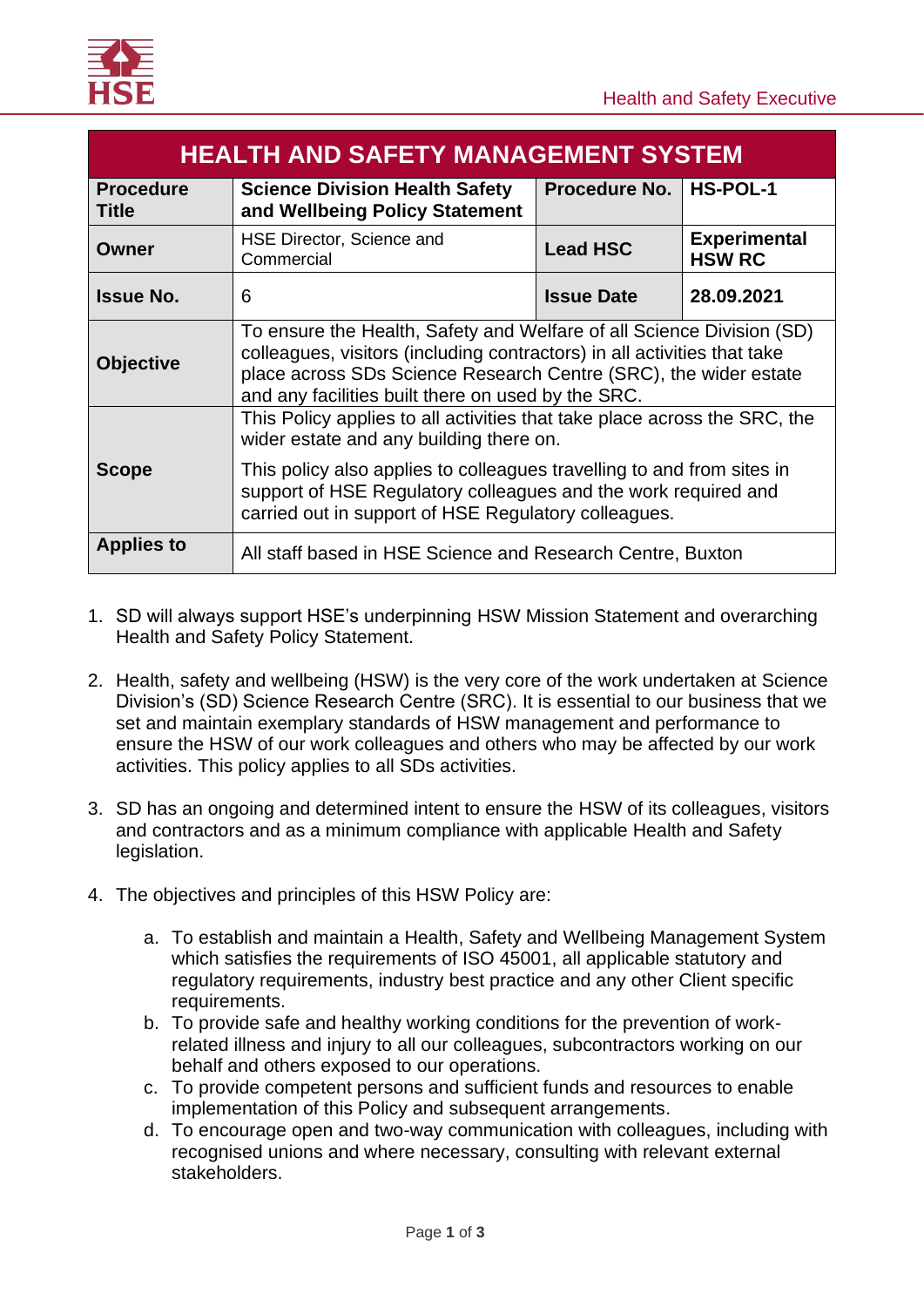- e. To ensure that this policy is communicated to all colleagues who themselves have a responsibility to familiarise themselves with this policy and all other relevant policies and procedures that are specific to their role and is available on request by any other interested party.
- f. To clearly define health and safety responsibilities and competencies by documenting, implementing and maintaining suitable systems, information and training.
- g. To maintain workplaces to ensure that they are safe and without health risks, including means of access and egress, with adequate facilities and arrangements for employees' welfare.
- h. To ensure safety and absence of health risks in connection with the use, handling and storage of articles and substances.
- i. To ensure arrangements are in place for the safe use and maintenance of all plant, machinery and equipment that is used by our colleagues or contractors and where applicable, any further parties who may be in a position to come into contact with any or all of the above equipment.
- j. To ensure foreseeable emergencies, including fire, have sufficient arrangements to prevent the risk of injury to colleagues, visitors and where affected contractors.
- k. To work towards the elimination of hazards associated to operations and reduction of health and safety risks.
- l. To establish effective arrangements to draw the Health, Safety and Wellbeing Management System to the attention of all colleagues so that they are aware of their obligations and carry out communication, so it is understood and implemented by all colleagues.
- m. To expect all colleagues, visitors and contractors to cooperate in complying with legal obligations and this Policy. Take reasonable care of their own and others health, safety and wellbeing.
- n. To investigate accidents, incidents and matters of concern with suitable corrective and preventive actions being carried out.
- o. To operate a 'no blame' culture whereby colleagues are openly encouraged to report hazards, including near misses, without fear of reprisal to ensure the root causes of accidents are identified thus enabling measures to be put in place to eliminate recurrence.
- p. To continuously improve the Health and Safety Policy and arrangements by reviewing the HSW MS performance and effectiveness as a minimum annually to ensure that it meets current and future business needs.

As HSE Director, Science and Commercial, I have overall responsibility for the SD Health Safety and Wellbeing Management System, and it is my responsibility to ensure that the above commitments are fulfilled through the co-operation of everyone in Science Division

Karen Russ, HSE Director, Science and Commercial